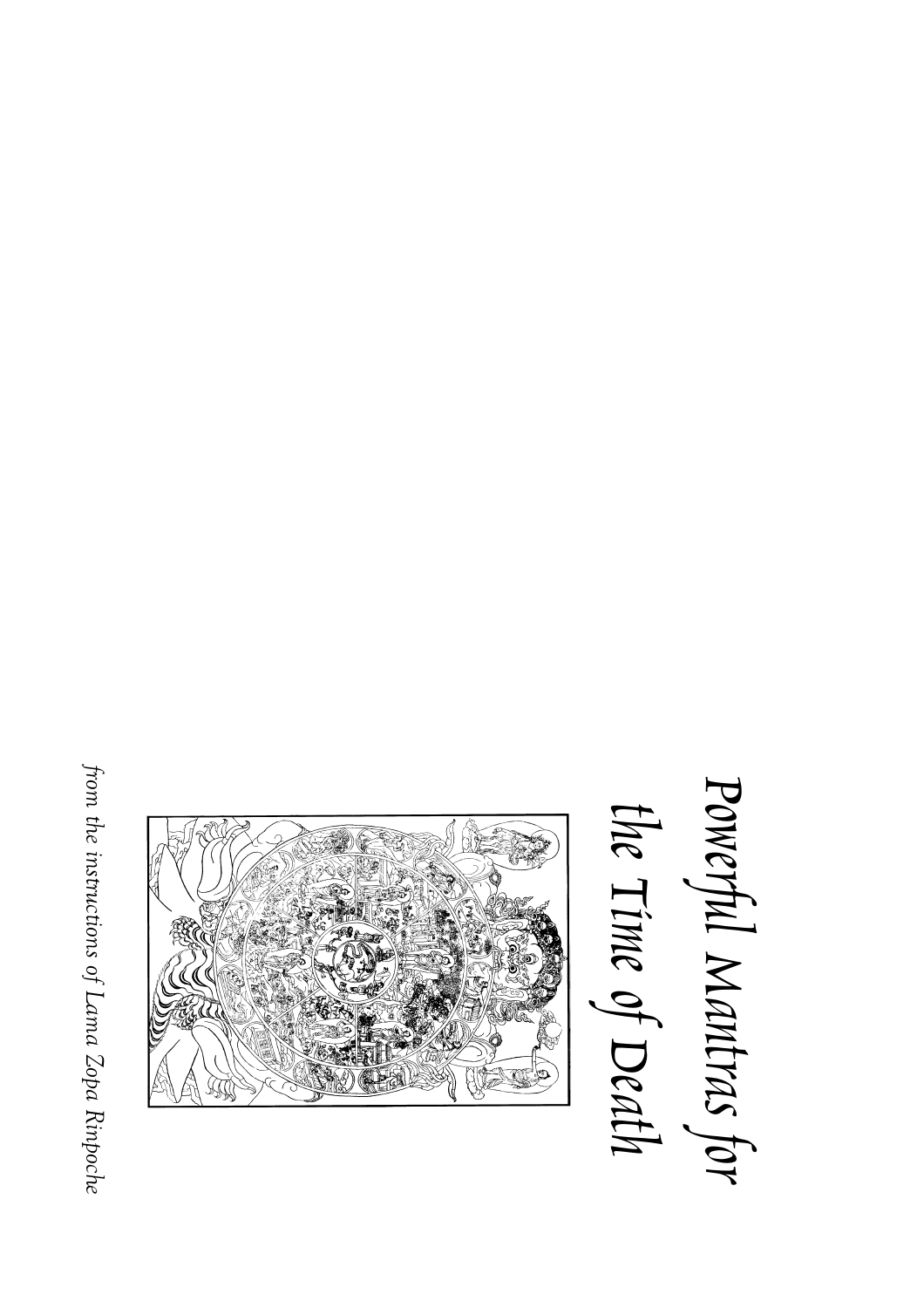| The powerful purifying mantras to place on the body of one whos is dying<br><b>ARACHARASHARASHAR</b><br>શ્વા (એવા) એન્ફ્રી કહ્યુ તે છે છે. તે કેટ મહેરા જે કરવરમારું કે તુરું જ નિર્દાણ જણાવ્યું જ તે જાણે જ પણ આવ્યું<br>આ પણ પર જો કોશો એ પ્રેશ્વરા બાત છે? જ કરવરમારું મૂર્ય તેમ મુશ્યમ જ વિશ્વરા શિકા જો જાણે વિશ્વ મૂર્યા બાદ જ વાય<br>电分子<br>By Orient<br>西安<br>January 11<br><b>MARINE CREATED AT A TANK AND REAL</b><br><b>REAL PROPERTY OF LAND AND REAL PROPERTY</b><br>กระทำให้เพื่อนที่สุดให้ที่ที่สุดให้ที่<br>กระทำให้เพื่อนที่สุดให้ที่สุดให้ที่ | Email: materials@fpmt.org<br>Tel: 1(505)758-7766                                                                          | Foundation for the Preservation of the Mahayana Tradition<br>Taos, New Mexico 87571<br>.25B La Posta Road<br>Education Services<br>DSA                                                                                             |                                                                  | All rights reserved.<br>$\ensuremath{\mathop{\mathbb{Q}}}$ FPMT, Inc | rebirth in the next life.<br>immensely to have a peaceful death and to find a beneficial higher | individuals who are dying or have died. They can also be laid on the body<br>of someone who is dying or has died and will benefit that person<br>The powerful mantras contained in this booklet can be recited to benefit |                        | Z<br>Powerful Mantras for the Time of Death |
|-----------------------------------------------------------------------------------------------------------------------------------------------------------------------------------------------------------------------------------------------------------------------------------------------------------------------------------------------------------------------------------------------------------------------------------------------------------------------------------------------------------------------------------------------------------------|---------------------------------------------------------------------------------------------------------------------------|------------------------------------------------------------------------------------------------------------------------------------------------------------------------------------------------------------------------------------|------------------------------------------------------------------|----------------------------------------------------------------------|-------------------------------------------------------------------------------------------------|---------------------------------------------------------------------------------------------------------------------------------------------------------------------------------------------------------------------------|------------------------|---------------------------------------------|
| <b>Wirking 1991 Alaidian Alaidian Carac</b><br>Ч.Г.А. Сый Гай Сул Сул Сул Сул Сул Гай Гай Гай Гай Гай Гай Гай Сул Сул Сул Сул Сул Сул Сул Сул Сул С<br>(j) AE Thiswith A Fairly in Thiswith A Fairly in Thiswith A Fairly in Thiswith A Fairly in Th                                                                                                                                                                                                                                                                                                            | <b>SOUT TANA SECULARIZATION SECURITY SECURITY SECURITY SECURITY SECURITY SECURITY SECURITY SECURITY SECURITY SECURITY</b> | PHYAS INVHODHSIB<br>BISHODHANI / SHUDHE BISHUDHE / SARVA KARMA AVARANA<br>TADYATHA / OM SHODHANI / SHODHANI / SARVA PAPAM<br>RAJAYA / TATHAGATAYA / ARHATE SAMYAKSAM BUDDHAYA /<br>OM NAMO BHAGAVATE / SARVA DURGATE PARI SHODHANI | Mantra of Kunrig (the deity who liberates from the lower realms) | Wę                                                                   | Tsong chen dreng wa                                                                             | r Liberating Sentient Beings from the Lower Realms                                                                                                                                                                        | The Five Great Mantras | Powerful Mantras for the Time of Death      |

 $\omega$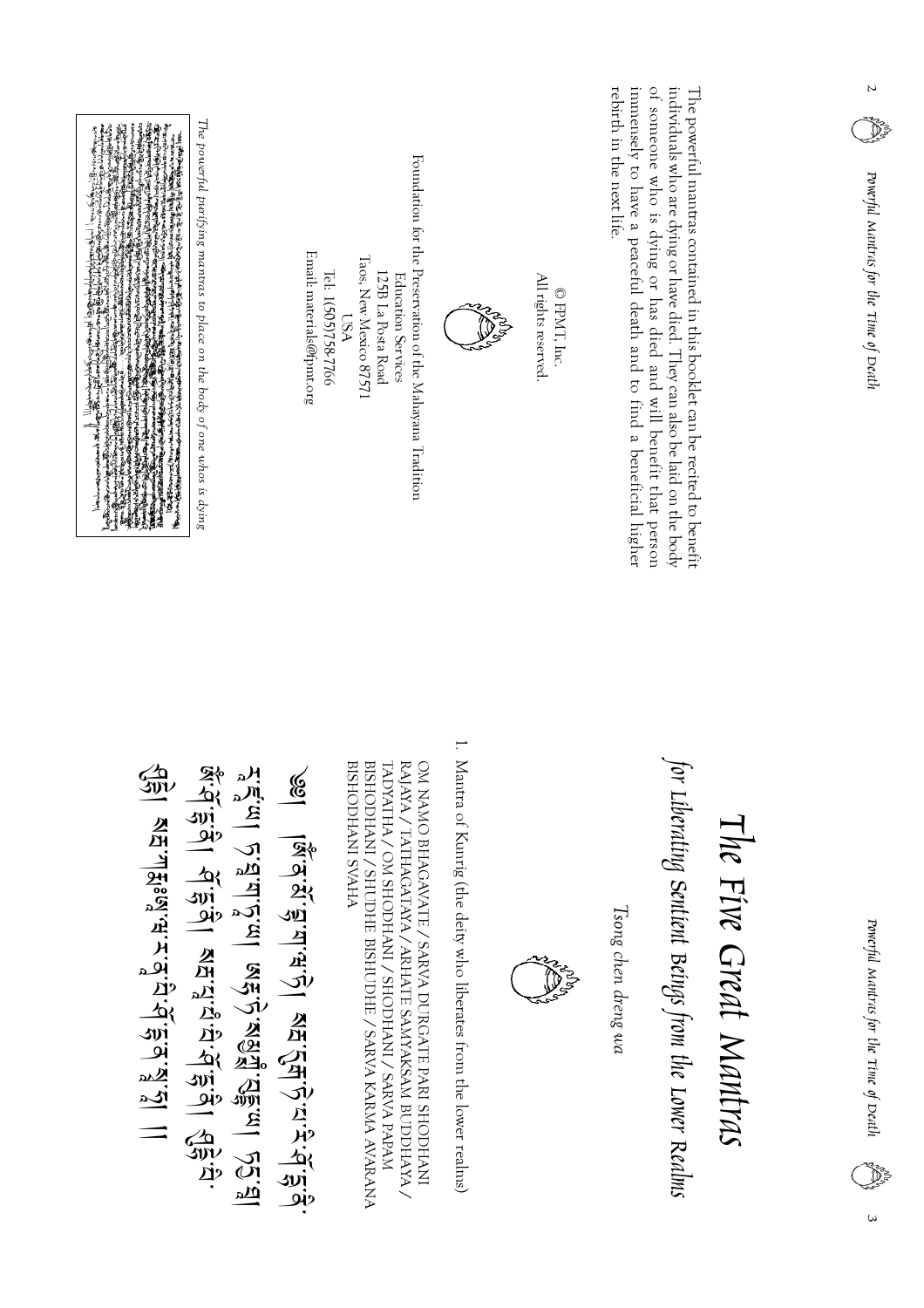erang<br>Mga Powerful Mantras for the Time of Death

4

 $\overline{\mathcal{L}}$ 2. Mantra of Buddha Mitrugpa Mantra of Buddha Mitrugpa

PRATIHANA SARVA KARMA PARAM PARA NI ME SARVA SATTVA ROCHANI TROTANI TROTANI TRASANI TRASANI PRATIHANA NAMO RATNA TRAYAYA OM KAMKANI KAMKANI ROCHANI **MANCHA SVAHA** NANCHA SVAHA PRATIHANA SARVA KARMA PARAM PARA NI ME SARVA SATTVA ROCHANI TROTANI TROTANI TRASANI TRASANI PRATIHANA NAMO RATNA TRAYAYA OM KAMKANI KAMKANI ROCHANI

\n (a) 
$$
\vec{B} = \vec{B} \cdot \vec{B} \cdot \vec{B} = \vec{B} \cdot \vec{B} \cdot \vec{B} = \vec{B} \cdot \vec{B} \cdot \vec{B} = \vec{B} \cdot \vec{B} \cdot \vec{B} = \vec{B} \cdot \vec{B} \cdot \vec{B} = \vec{B} \cdot \vec{B} \cdot \vec{B} \cdot \vec{B} = \vec{B} \cdot \vec{B} \cdot \vec{B} \cdot \vec{B} = \vec{B} \cdot \vec{B} \cdot \vec{B} \cdot \vec{B} \cdot \vec{B} = \vec{B} \cdot \vec{B} \cdot \vec{B} \cdot \vec{B} \cdot \vec{B} \cdot \vec{B} \cdot \vec{B} \cdot \vec{B} \cdot \vec{B} \cdot \vec{B} \cdot \vec{B} \cdot \vec{B} \cdot \vec{B} \cdot \vec{B} \cdot \vec{B} \cdot \vec{B} \cdot \vec{B} \cdot \vec{B} \cdot \vec{B} \cdot \vec{B} \cdot \vec{B} \cdot \vec{B} \cdot \vec{B} \cdot \vec{B} \cdot \vec{B} \cdot \vec{B} \cdot \vec{B} \cdot \vec{B} \cdot \vec{B} \cdot \vec{B} \cdot \vec{B} \cdot \vec{B} \cdot \vec{B} \cdot \vec{B} \cdot \vec{B} \cdot \vec{B} \cdot \vec{B} \cdot \vec{B} \cdot \vec{B} \cdot \vec{B} \cdot \vec{B} \cdot \vec{B} \cdot \vec{B} \cdot \vec{B} \cdot \vec{B} \cdot \vec{B} \cdot \vec{B} \cdot \vec{B} \cdot \vec{B} \cdot \vec{B} \cdot \vec{B} \cdot \vec{B} \cdot \vec{B} \cdot \vec{B} \cdot \vec{B} \cdot \vec{B} \cdot \vec{B} \cdot \vec{B} \cdot \vec{B} \cdot \vec{B} \cdot \vec{B} \cdot \vec{B} \cdot \vec{B} \cdot \vec{B} \cdot \vec{B} \cdot \vec{B} \cdot \vec{B} \cdot \vec{B} \cdot \vec{B} \cdot \vec{B} \cdot \vec{B} \cdot \vec{B} \cdot \vec{B} \cdot \vec{B} \cdot \vec{B} \cdot \vec{B} \cdot \vec{B} \cdot \vec{B} \cdot \vec{B} \cdot \vec{B} \cdot \vec
$$

3. Mantras of Namgyalma (Ushnishvijaya) 3. Mantras of Namgyalma (Ushnishvijaya)

SVABHAVA VISHUDDHE / ABHISHINCHANTU MAM / SARVA BUDDHE BUDDHE / VAJRE VAJRE MAHA VAJRE / SUVAJRE ADHISHTHANA ADHISHTHTE / SHUDDHE SHUDDHE / ADHISHTHANA ADHISHTHITE / SHUDDHE SHUDDHE / SPHARA / SPHARAYA SPHARAYA / SARVA BUDDHA JAYA JAYA / VIJAYA VIJAYA / SMRARA SMRARA / SPHARA JAYA JAYA / VIJAYA VIJAYA / SMRARA SMRARA / SPHARA KOTI PARISHUDDHE / VISPHUTA BUDDHE SHUDDHE / HE HE MATI MATI MAHA MATI / MAMATI SUMATI TATHATA / BHUTA / INOMIA <del>VHV</del>N INOMIA INOMIA / INOM <del>VHV</del>N INOM INOM PRATINI VARTAYA MAMA AYUR / VISHUDDHE SARVA PARISHUDDHE / SARVA KARMA AVARANA VISHUDDHE / MUDRE MUDRE MAHA MUDRE / VAJRA KAYA SAMHATANA SARVA TATHAGATA HRIDAYA / ADHISHTHANA ADHISHTHITE SARVA TATHAGATA MATE / DASHA BHUMI PRATISHTHITE / SARVA TATHAGATA AVALOKINI / SHAT PARAMITA PARIPURANI / VIJAYA PARISHUDDHE / SAHASRA RASMI SANCHO DITE / VIJAYA PARISHUDDHE / SAHASRA RASMI SANCHO DITE / NISHODHAYA / GAGANA SVABHAVA VISHUDDHE / USHNISHA VISHODHAYA / GAGANA SVABHAVA VISHUDDHE / USHNISHA SAMDHARANI / SHODHAYA SHODHAYA / VISHODHAYA MAHAMUDRA MANTRA PADAI / AHARA AHARA / MAMA AYUS TATHAGATA SUGATA VARA VACHANA AMRITA ABHISHEKARA. ASAMA SAMANTA AVABHASA SPHARANA GATI GAGANA ASAMA SAMANTA AVABHASA SPHARANA GATI GAGANA AYAHQOHSIV AYAA SHODHAYA / VISHODHAYA VISHODHAYA / BUDDHAYA TE NAMA / TA YA THA / OM BHRUM BHRUM OM NAMO BHAGAVATE SARVA TRAILOKYA PRATIVISHISHTAYA / BUDDHE BUDDHE / VAJRE VAJRE MAHA VAJRE / SUV SPHARA / SPHARAYA SPHARAYA / SARVA BUDDHA KOTI PARISHUDDHE / VISPHUTA BUDDHE SHUDDHE / HE HE MATI MATI MAHA MATI / MAMATI SUMATI TATHATA / BHUTA MUNI MUNI MAHA MUNI / VIMUNI VIMUNI MAHA VIMUNI / TATHAGATA / SAMAYA ADHISHTHANA ADHISHTHITE / OM TATHAGATA / SAMAYA ADHISHTHANA ADHISHTHITE / OM PRATINI VARTAYA MAMA AYUR / VISHUDDHE SARVA PARISHUDDHE / SARVA KARMA AVARANA VISHUDDHE / MUDRE MUDRE MAHA MUDRE / VAJRA KAYA SAMHATANA SARVA TATHAGATA HRIDAYA / ADHISHTHANA ADHISHTHITE / SARVA TATHAGATA MATE / DASHA BHUMI PRATISHTHITE / SARVA TATHAGATA AVALOKINI / SHAT PARAMITA PARIPURANI / SAMDHARANI / SHODHAYA SHODHAYA / VISHODHAYA MAHAMUDRA MANTRA PADAI / AHARA AHARA / MAMA AYUS TATHAGATA SUGATA VARA VACHANA AMRITA ABHISHEKARA / SVABHAVA VISHUDDHE / ABHISHINCHANTU MAM / SARVA BHRUM SHODHAYA SHODHAYA / VISHODHAYA VISHODHAYA / BUDDHAYA TE NAMA / TA YA THA / OM BHRUM BHRUM OM NAMO BHAGAVATE SARVA TRAILOKYA PRATIVISHISHTAYA / Long mantra. Long mantra:

Powerful Mantras for the Time of Death Powerful Mantras for the Time of DeathPowerful Mantras for the Time of Death en<br>Sterftes<br>Les

 $\mathbf{v}$ 

SARVA TATHAGATA HRIDAYA / ADHISHTHANA ADHISHTHITE / A AYAH / BODHAYA BODHAYA / VIBODHAYA VIBODHAYA / **SHODHAYA / VISHODHAYA VISHODHAYA / SAMANTANA AXHOQUS \ANTU / BUDDHYA ANGIQUSA / SAVHSA MAS** GATI PARISHUDDHISHCHA / SARVA TATHAGATASHCHA / MAM NANCHA KAYA PARISHUDDHIR BHAVATU / ME SADA SARVA VAJRAMA BHAVATU MAMA SHARIRAM / SARVA SATTVA VAJRAMA BHAVATU MAMA SHARIRAM / SARVA SATTVA GARBHE / VAJROD BHAVE / VAJRA SAMBHAVE / VAJRE VAJRINI / VAJRA GARBHE JAYA GARBHE / VIJAYA GARBHE / VAJRA JVALA SVAHA MUDRE MUDRE MAHA MUDRE / MAHAMUDRA MANTRA PADA MUDRE MUDRE MAHA MUDRE / MAHAMUDRA MANTRA PADAI SARVA TATHAGATA HRIDAYA / ADHISHTHANA ADHISHTHITE / MOCHAYA MOCHAYA / SAMANTA RASMI PARISHUDDHE / MOCHAYA MOCHAYA / SAMANTA RASMI PARISHUDDHE / SHODHAYA / VISHODHAYA VISHODHAYA / SAMANTANA WOCHAYA MOCHAYA / VIMOCHAYA VIMOCHAYA / SHODHAYA MOCHAYA MOCHAYA / VIMOCHAYA VIMOCHAYA / SHODHAYA SIDDHYA / BODHAYA BODHAYA / VIBODHAYA VIBODHAYA / SAMASHVAS YANTU / BUDDHYA BUDDHYA / SIDDHYA GATI PARISHUDDHISHCHA / SARVA TATHAGATASHCHA / MAM NANCHA KAYA PARISHUDDHIR BHAVATU / ME SADA SARVA GARBHE / VAJROD BHAVE / VAJRA SAMBHAVE / VAJRE VAJRINI / VAJRA GARBHE JAYA GARBHE / VIJAYA GARBHE / VAJRA JVALA

Short mantra: Short mantra:

OM BHRUM SVAHA / OM AMRITA AYUR DA DE SVAHA OM BHRUM SVAHA / OM AMRITA AYUR DA DE SVAHA

<u>्रूते । हि</u>  $\partial \mathbf{u}$ الا∕دھ اکھ —<br>%्र جو<br>ديور اک<br>ای<br>ای 第<br>亚 الا∆ھ اکھ  $\overline{\phantom{a}}$ 

At the conclusion, recite: At the conclusion, recite:

GATRE / AMITO GAMINI / AMITA AYURDADE / GAGANA KIRTI OM AMITE / AMITODA BHAVE / AMITE VIKRANTE / AMITA KARE SARVA KLESHA KSHAYAM KARI YE SVAHA KARE SARVA KLESHA KSHAYAM KARI YE SVAHA GATRE / AMITO GAMINI / AMITA AYURDADE / GAGANA KIRTI OM AMITE / AMITODA BHAVE / AMITE VIKRANTE / AMITA

 $\ddot{+}$ 4. Stainless Pinnacle (Stainless Pinnacle (Tsug tor dri me) Tsug tor dri me

OM NAMA TREYA DHVIKANAM / SARVA TATHAGATA HRI DAYA GARBHE JVALA JVALA / DHARMA DHATU GARBHE / SAMBHARA HUM HUM HUM / AM BAM SAM JA SVAHA HUM HUM HUM / AM BAM SAM JA SVAHA TATHAGATA SAMANTOSHNISHA BIMALE BISHUDDHE / HUM MAMA AH YU SAMSHODHAYA MAMA SARVA PAPAM / SARVA MAMA AH YU SAMSHODHAYA MAMA SARVA PAPAM / SARVA GARBHE JVALA JVALA / DHARMA DHATU GARBHE / SAMBHARA OM NAMA TREYA DHVIKANAM / SARVA TATHAGATA HRI DAYA TATHAGATA SAMANTOSHNISHA BIMALE BISHUDDHE / HUM

<u>ጁ</u>ት ्<br>अन्  $\mathcal{S}(\mathbb{Z}/\mathbb{Z})$ <u>።</u>  $\widetilde{\mathsf{M}}$ नालें| रूम्रा*'*)<br>नाले ,- $\frac{1}{2}$  $\frac{1}{2}$ ار<br>اند<br>النظ ওচ্যু $\boldsymbol{\nu}$  $\sum_{i=1}^N$  $\mathcal{M}_{\mathbf{N}}$  $\boldsymbol{\mathcal{P}}$  $\frac{30}{24}$ K $\frac{1}{2}$  $\frac{30\mu}{\mu}$ <u>么</u> থায় )<br>오<u>여</u> **R-43**<br>000<br>000 ्रेश<br>अर्ग -;-3-3-?jn<br>Pa **VI<br>NA XI<br>Co** ,- $\frac{4}{3}$  $\frac{1}{2}$  $\widetilde{\mathbb{R}}_2^{\mathbb{R}}$  $\vec{\mathrm{A}}$ i <u>भू</u><br>पुर  $\frac{2}{3}$ ৫২)ত ৫২)ত ৫২)ত  $\overline{\mathbb{Z}}$ ত  $\mathbf{\Sigma}_{\mathbf{e}}$ 2(-  $\mathbf{z}_0$  $\mathcal{M}_{\mathbf{S}}$ الا∆ھ @ .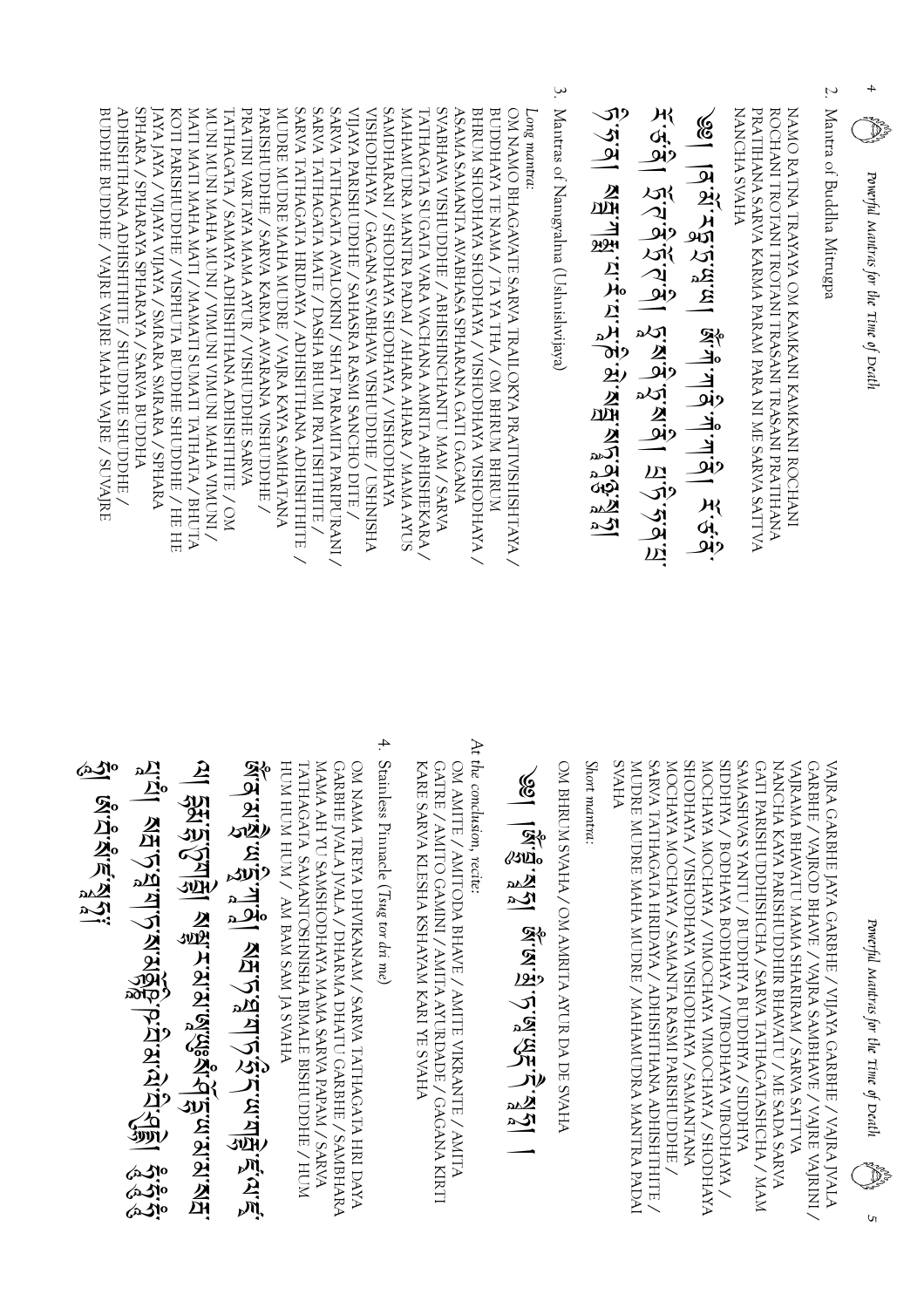Powerful Mantras for the Time of Death

 $\overline{v}$ 

 $\circ$ S. Wish-Granting Wheel mantra (Tong gyu ye pai shag pa) est.<br>Se Powerful Mantras for the Time of Death

OM PÄDMO USHNISHA BIMALE HUM PHAT

**1974 - ANGERIC ANGELISAN**<br>1981 - ANGELISANG ANGEL

Powerful Mantras for Benefiting Sentient Beings,

Especially at the Death Time



Mantras of Chenrezig

Short mantra:<br>OM MANI PÄDME HUM

१९५१ हिंदार देतु ।

Long mantra:

VARE / ILI MILI / CHITI JALA APANAYE SVAHA CHALE CHALE / PRACHALE PRACHALE / KUSUME KUSUME DHARA DHARA / DHIRI DHIRI / DHURU DHURU / ITTE VATTE / MAHA SATTVAYA / MAHA KARUNI KAYA / TADYATHA / OM BHYA / NAMA ARYA AVALOKITESHVARAYA / BODHISATTVAYA / TATHAGATE BHYA / ARHATE BHYA / SAMYAKSAM BUDDHE NAMO RATNA TRA YA YA YAMA ARYA JÑANA SAGARA / VAIROCHANA BYU RAJAYA / TATHAGATAYA / NAMA SARVA

ك كان الكائم المركز المركز المركز المركز المركز المركز المركز المركز المركز المركز المركز المركز الم J.3308475;33934745;345;345345474;3474;3475;3494474;3543474;35;3453434447;35;3453454;34;34;34;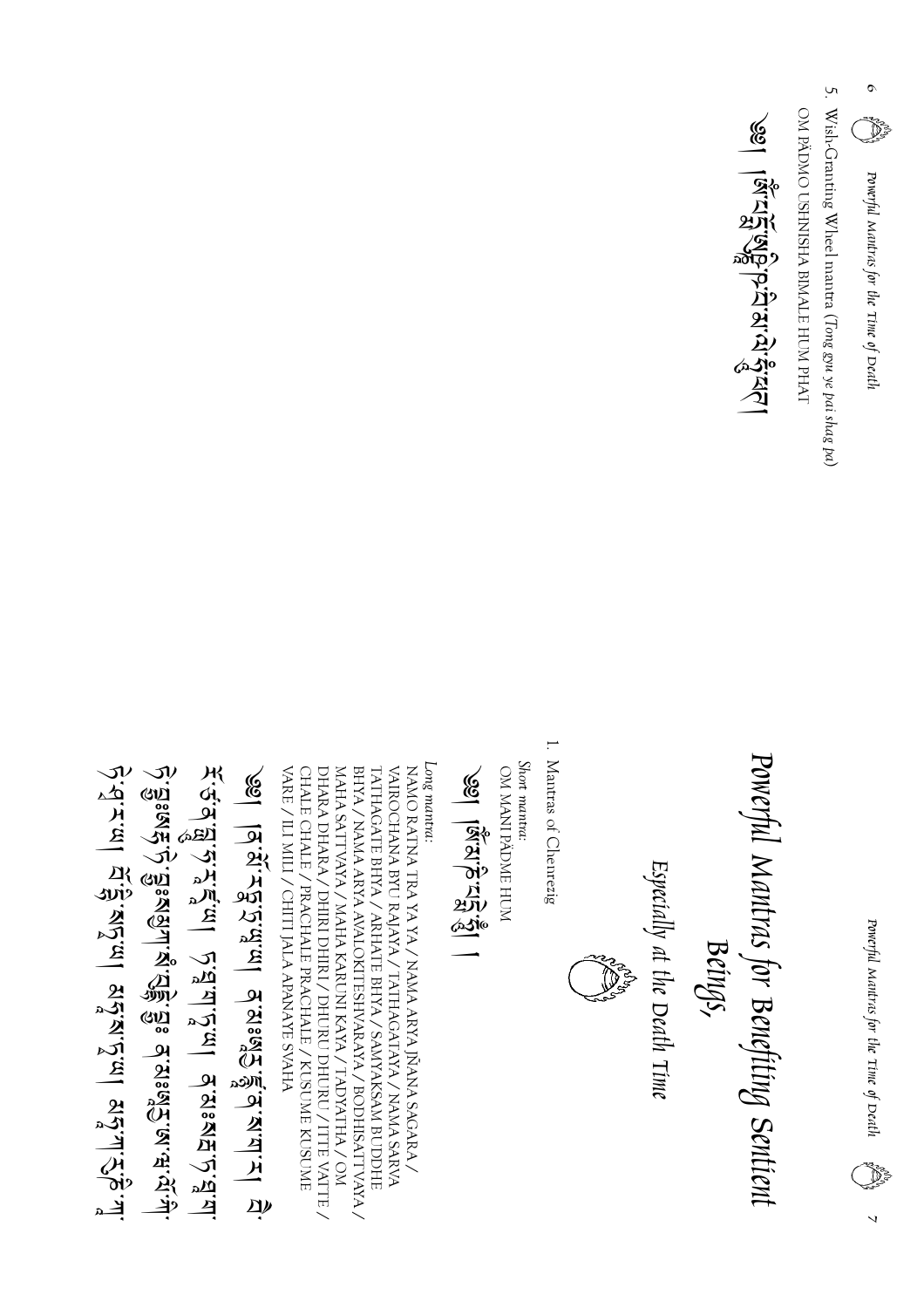| 4. Mantra of Buddha Mitrugpa<br>3. Wish-Granting Wheel mantra (Tong gyu ye pai shag pa)<br>Z.<br>Medicine Buddha mantra (short)<br>NAMO RATNA TRAYAYA / OM KAMKANI KAMKANI ROCHANI<br>OM PÄDMO USHNISHA BIMALE HUM PHAT<br><b>NANCHA SVAHA</b><br>PRATIHANA SARVA KARMA PARAM PARA NI ME SARVA SATTVA<br>BHEKHANDZYE [BHEKHANDZYE] / RADZA SAMUDGATE SVAHA<br>ROCHANI TROTANI TROTANI TRASANI TRASANI PRATIHANA<br>TADYATHA / OM BHEKHANDZYE BHEKHANDZYE MAHA<br>A:从1 &:A:3:A1 \$?,从2:W:A:A:W:A:3:A1 1<br>u1 75g 超1 8km 片坝-T 5g H的-E 1 6g Hag To 10g Hag To 10g Hag To 10g Hag To 10g Hag To 10g Hag To<br>山瓜鱼的小鱼鱼<br>१९८१ में १९८१ में १९८१ में १९८१ में १९८१ में १९८१ में १९८१ में १९८१ में १९८१ में १९८१ में १९८१ में १९८१ में १९८<br>NOTE: Syllables in brackets [ ] are optional<br>ेखा । विधि म्द्रद्वपूर्ण के नी विधि में उन्हें प्रभाग के नी नी वि<br>led England England England | estados<br>Partidos<br>Powerful Mantras for the Time of Death | Powerful Mantras for the Time of Death                                                              |
|-------------------------------------------------------------------------------------------------------------------------------------------------------------------------------------------------------------------------------------------------------------------------------------------------------------------------------------------------------------------------------------------------------------------------------------------------------------------------------------------------------------------------------------------------------------------------------------------------------------------------------------------------------------------------------------------------------------------------------------------------------------------------------------------------------------------------------------------------------------------------------------------|---------------------------------------------------------------|-----------------------------------------------------------------------------------------------------|
|                                                                                                                                                                                                                                                                                                                                                                                                                                                                                                                                                                                                                                                                                                                                                                                                                                                                                           |                                                               | S.<br>Mantras of Namgyalma                                                                          |
|                                                                                                                                                                                                                                                                                                                                                                                                                                                                                                                                                                                                                                                                                                                                                                                                                                                                                           |                                                               | Long mantra:                                                                                        |
|                                                                                                                                                                                                                                                                                                                                                                                                                                                                                                                                                                                                                                                                                                                                                                                                                                                                                           |                                                               | BUDDHAYA TE NAMA / TADYATHA / OM BHRUM BH<br>$_{\rm NC}$<br>NAMO BHAGAVATE SARVA TRAILOKYA PRATIVIS |
|                                                                                                                                                                                                                                                                                                                                                                                                                                                                                                                                                                                                                                                                                                                                                                                                                                                                                           |                                                               | BHRUM SHODHAYA SHODHAYA / VISHODHAYA VISH                                                           |
|                                                                                                                                                                                                                                                                                                                                                                                                                                                                                                                                                                                                                                                                                                                                                                                                                                                                                           |                                                               | ASAMA SAMANTA AVABHASA SPHARANA GATI GAGA                                                           |
|                                                                                                                                                                                                                                                                                                                                                                                                                                                                                                                                                                                                                                                                                                                                                                                                                                                                                           |                                                               | SVABHAVA VISHUDDHE / ABHISHINCHANTU MAM<br>TATHAGATA SUGATA VARA VACHANA AMRITA ABHI                |
|                                                                                                                                                                                                                                                                                                                                                                                                                                                                                                                                                                                                                                                                                                                                                                                                                                                                                           |                                                               | SAMDHARANI / SHODHAYA SHODHAYA / VISHODH2<br>MAHAMUDRA MANTRA PADAI / AHARA AHARA / MA              |
|                                                                                                                                                                                                                                                                                                                                                                                                                                                                                                                                                                                                                                                                                                                                                                                                                                                                                           |                                                               | VISHODHAYA / GAGANA SVABHAVA VISHUDDHE.                                                             |
|                                                                                                                                                                                                                                                                                                                                                                                                                                                                                                                                                                                                                                                                                                                                                                                                                                                                                           |                                                               | SARVA TATHAGATA AVALOKINI / SHAT PARAMITA PA<br>VIJAYA PARISHUDDHE / SAHASRA RASMI SANCHO D         |
|                                                                                                                                                                                                                                                                                                                                                                                                                                                                                                                                                                                                                                                                                                                                                                                                                                                                                           |                                                               | SARVA TATHAGATA MATE / DASHA BHUMI PRATISHI                                                         |
|                                                                                                                                                                                                                                                                                                                                                                                                                                                                                                                                                                                                                                                                                                                                                                                                                                                                                           |                                                               | SARVA TATHAGATA HRIDAYA / ADHISHTHANA ADHI<br>MUDRE MUDRE MAHA MUDRE / VAJRA KAYA SAMH              |
|                                                                                                                                                                                                                                                                                                                                                                                                                                                                                                                                                                                                                                                                                                                                                                                                                                                                                           |                                                               | PRATINI VARTAYA MAMA AYUR / VISHUDDHE SARVA<br>PARISHUDDHE / SARVA KARMA AVARANA VISHUDDI           |
|                                                                                                                                                                                                                                                                                                                                                                                                                                                                                                                                                                                                                                                                                                                                                                                                                                                                                           |                                                               | THTHSIHQATA / SAMAYA ADHISHTHANA ADHISHTHT                                                          |
|                                                                                                                                                                                                                                                                                                                                                                                                                                                                                                                                                                                                                                                                                                                                                                                                                                                                                           |                                                               | A PHYN INONIA INONIA / INON PHYN INON INON                                                          |
|                                                                                                                                                                                                                                                                                                                                                                                                                                                                                                                                                                                                                                                                                                                                                                                                                                                                                           |                                                               | KOTI PARISHUDDHE / VISPHUTA BUDDHE SHUDDH<br>MATI MATI MAHA MATI / MAMATI SUMATI TATHATA            |
|                                                                                                                                                                                                                                                                                                                                                                                                                                                                                                                                                                                                                                                                                                                                                                                                                                                                                           |                                                               | SPHARA / SPHARAYA SPHARAYA / SARVA BUDDHA<br>JAYA JAYA / VIJAYA VIJAYA / SMRARA SMRARA / SPH.       |
|                                                                                                                                                                                                                                                                                                                                                                                                                                                                                                                                                                                                                                                                                                                                                                                                                                                                                           |                                                               | ADHISHTHANA ADHISHTHTE / SHUDDHE SHUDDH                                                             |
|                                                                                                                                                                                                                                                                                                                                                                                                                                                                                                                                                                                                                                                                                                                                                                                                                                                                                           |                                                               | BUDDHE BUDDHE / VAJRE VAJRE MAHA VAJRE / SU'<br>VAJRA GARBHE JAYA GARBHE / VIJAYA GARBHE / VA       |
|                                                                                                                                                                                                                                                                                                                                                                                                                                                                                                                                                                                                                                                                                                                                                                                                                                                                                           |                                                               | VAJRAMA BHAVATU MAMA SHARIRAM / SARVA SATT<br>GARBHE / VAJROD BHAVE / VAJRA SAMBHAVE / VAJR         |
|                                                                                                                                                                                                                                                                                                                                                                                                                                                                                                                                                                                                                                                                                                                                                                                                                                                                                           |                                                               | GATI PARISHUDDHISHCHA / SARVA TATHAGATASHC<br>NANCHA KAYA PARISHUDDHIR BHAVATU / ME SADA            |
|                                                                                                                                                                                                                                                                                                                                                                                                                                                                                                                                                                                                                                                                                                                                                                                                                                                                                           |                                                               | SIDENA / BODHAYA BODHAYA / VIBODHAYA VIBO<br>SAMASERAY YANTU / BUDDHYA ABUDDHYA / SIDDHYA           |
|                                                                                                                                                                                                                                                                                                                                                                                                                                                                                                                                                                                                                                                                                                                                                                                                                                                                                           |                                                               | MOCHAYA MOCHAYA / VIMOCHAYA VIMOCHAYA ,                                                             |
|                                                                                                                                                                                                                                                                                                                                                                                                                                                                                                                                                                                                                                                                                                                                                                                                                                                                                           |                                                               | SHODHAYA / VISHODHAYA VISHODHAYA / SAMANT<br>MOCHAYA MOCHAYA / SAMANTA RASMI PARISHUDI              |
|                                                                                                                                                                                                                                                                                                                                                                                                                                                                                                                                                                                                                                                                                                                                                                                                                                                                                           |                                                               | SARVA TATHAGATA HRIDAYA / ADHISHTHANA ADHI<br>MUDRE MUDRE MAHA MUDRE / MAHAMUDRA MAN                |
| १८१   अस्त्रानुक्षां या देखि बैठ बैठ बैठ<br>१८१   अस्ति बैठ बै                                                                                                                                                                                                                                                                                                                                                                                                                                                                                                                                                                                                                                                                                                                                                                                                                            |                                                               | <b>SVAHA</b>                                                                                        |

Powerful Mantras for the Time of Death

 $\circ$ 

SARVA TATHAGATA HRIDAYA / ADHISHTHANA ADHISHTHITE / SARVA TATHAGATA HRIDAYA / ADHISHTHANA ADHISHTHITE , SARVA TATHAGATA MATE / DASHA BHUMI PRATISHTHITE / SARVA TATHAGATA AVALOKINI / SHAT PARAMITA PARIPURANI / **SAMDHARANI / SHODHAYA SHODHAYA / VISHODHAYA** SVABHAVA VISHUDDHE / ABHISHINCHANTU MAM / SARVA **SHODHAYA / VISHODHAYA VISHODHAYA / SAMANTANA** A AYAH / BODHAYA BODHAYA / VIBODHAYA VIBODHAYA / **AMASHVAS YAVIU / BUDDHYA ARUDDHYA / SIDDHYA** GATI PARISHUDDHISHCHA / SARVA TATHAGATASHCHA / MAM VAJRAMA BHAVATU MAMA SHARIRAM / SARVA SATTVA GARBHE / VAJROD BHAVE / VAJRA SAMBHAVE / VAJRE VAJRINI VAJRA GARBHE JAYA GARBHE / VIJAYA GARBHE / VAJRA JVALA ADHISHTHANA ADHISHTHITE / SHUDDHE SHUDDHE / SPHARA / SPHARAYA SPHARAYA / SARVA BUDDHA JAYA JAYA / VIJAYA VIJAYA / SMRARA SMRARA / SPHARA WIAYA PARISHUDDHE / SAHASRA RASMI SANCHO DITE / VIJAYA PARISHUDDHE / SAHASRA RASMI SANCHO DITE / MISHODHAYA / GAGANA SVABHAVA VISHUDDHE / USHNISHA VISHODHAYA / GAGANA SVABHAVA VISHUDDHE / USHNISHA MAHAMUDRA MANTRA PADAI / AHARA AHARA / MAMA AYUS ASAMA SAMANTA AVABHASA SPHARANA GATI GAGANA BUDDHAYA TE NAMA / TADYATHA / OM BHRUM BHRUM SVAHA MUDRE MUDRE MAHA MUDRE / MAHAMUDRA MAN'IRA PADAJ MUDRE MUDRE MAHA MUDRE / MAHAMUDRA MANTRA PADAI SARVA TATHAGATA HRIDAYA / ADHISHTHANA ADHISHTHITE / MOCHAYA MOCHAYA / SAMANTA RASMI PARISHUDDHE / MOCHAYA MOCHAYA / SAMANTA RASMI PARISHUDDHE / SHODHAYA / VISHODHAYA VISHODHAYA / SAMANTANA MOCHAYA MOCHAYA / VIMOCHAYA VIMOCHAYA / SHODHAYA MOCHAYA MOCHAYA / VIMOCHAYA VIMOCHAYA / SHODHAYA SIDDHYA / BODHAYA BODHAYA / VIBODHAYA VIBODHAYA / SAMASHVAS YANTU / BUDDHYA BUDDHYA / SIDDHYA GATI PARISHUDDHISHCHA / SARVA TATHAGATASHCHA / MAM NANCHA KAYA PARISHUDDHIR BHAVATU / ME SADA SARVA NANCHA KAYA PARISHUDDHIR BHAVATU / ME SADA SARVA VAJRAMA BHAVATU MAMA SHARIRAM / SARVA SATTVA GARBHE / VAJROD BHAVE / VAJRA SAMBHAVE / VAJRE VAJRINI / VAJRA GARBHE JAYA GARBHE / VIJAYA GARBHE / VAJRA JVALA BUDDHE BUDDHE / VAJRE VAJRE MAHA VAJRE / SUVAJRE BUDDHE BUDDHE / VAJRE VAJRE MAHA VAJRE / SUV ADHISHTHANA ADHISHTHITE / SHUDDHE SHUDDHE / SPHARA / SPHARAYA SPHARAYA / SARVA BUDDHA JAYA JAYA / VIJAYA VIJAYA / SMRARA SMRARA / SPHARA КОП РАВІЗНОРНЕ / VISPHUTA BUDDHE SHUDDHE / HE HE KOTI PARISHUDDHE / VISPHUTA BUDDHE SHUDDHE / HE HE MATI MATI MAHA MATI / MAMATI SUMATI TATHATA / BHUTA MATI MATI MAHA MATI / MAMATI SUMATI TATHATA / BHUTA INOMIA <del>vhy</del>n inomia inomia / inom vhyn inom inom MUNI MUNI MAHA MUNI / VIMUNI VIMUNI MAHA VIMUNI / TATHAGATA / SAMAYA ADHISHTHANA ADHISHTHITE / OM PRATINI VARTAYA MAMA AYUR / VISHUDDHE SARVA PRATINI VARTAYA MAMA AYUR / VISHUDDHE SARVA PARISHUDDHE / SARVA KARMA AVARANA VISHUDDHE / PARISHUDDHE / SARVA KARMA AVARANA VISHUDDHE / MUDRE MUDRE MAHA MUDRE / VAJRA KAYA SAMHATANA MUDRE MUDRE MAHA MUDRE / VAJRA KAYA SAMHATANA SARVA TATHAGATA HRIDAYA / ADHISHTHANA ADHISHTHITE / SARVA TATHAGATA MATE / DASHA BHUMI PRATISHTHITE / SARVA TATHAGATA AVALOKINI / SHAT PARAMITA PARIPURANI / SAMDHARANI / SHODHAYA SHODHAYA / VISHODHAYA MAHAMUDRA MANTRA PADAI / AHARA AHARA / MAMA AYUS TATHAGATA SUGATA VARA VACHANA AMRITA ABHISHEKARA , TATHAGATA SUGATA VARA VACHANA AMRITA ABHISHEKARA / SVABHAVA VISHUDDHE / ABHISHINCHANTU MAM / SARVA ASAMA SAMANTA AVABHASA SPHARANA GATI GAGANA BHRUM SHODHAYA SHODHAYA / VISHODHAYA VISHODHAYA , BHRUM SHODHAYA SHODHAYA / VISHODHAYA VISHODHAYA / BUDDHAYA TE NAMA / TADYATHA / OM BHRUM BHRUM OM NAMO BHAGAVATE SARVA TRAILOKYA PRATIVISHISHTAYA / OM NAMO BHAGAVATE SARVA Long mantra: IATHAGATA / SAMAYA ADHISHTHANA ADHISHTHITE / OM Long mantra TRAILOKYA PRATIVISHISHTAYA /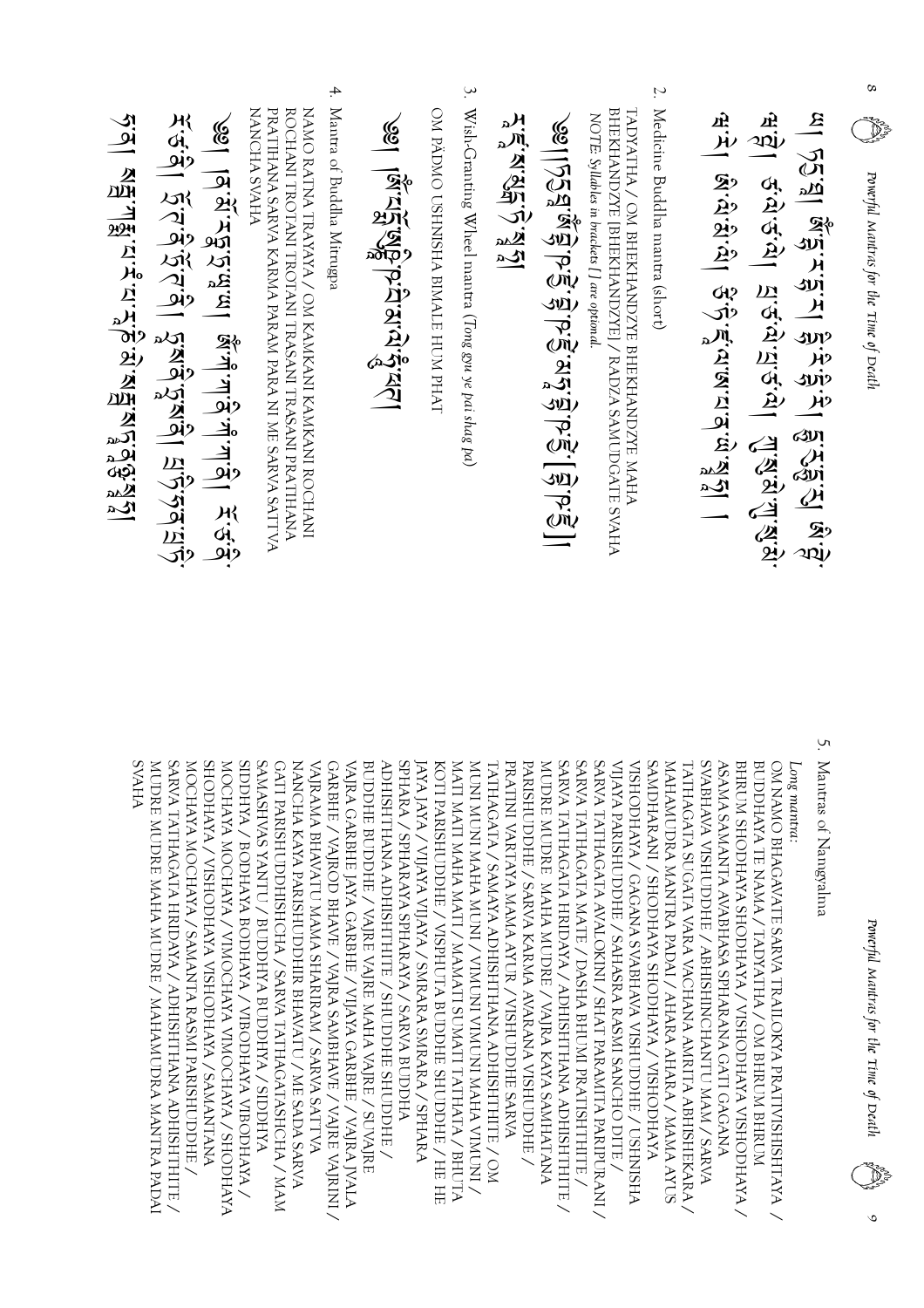| $\infty$<br>Milarepa's mantra<br>OM AH GURU HASA VAJAS ARVA SADDHI PHALA HUM<br><b>GA) AH'Taragit A'A'A'A'A'A'A'A'</b><br>(991) 「冥"名[3]:3]:3]:3]:2[刀]:2[刃]:2[刃];3]:2[边];3]<br>T.E. 12:31:21:31:31:34:35:34:35:31:35:31:11:31:31:41:32:31:32:31:32:31:32:31:32:32:32:32:32:32:32:31                                                                                                                                          | 7. Mantra of Kunrig (the deity who liberates from the lower realms)<br>OM NAMO BHAGAVATE / SARVA DURGATE PARI SHODHANI<br>BISHODHANI / SHUDHE BISHUDHE / SARVA KARMA AVARANA<br>TADYATHA / OM SHODHANI / SHODHANI / SARVA PAPAM<br>RAJAYA / TATHAGATAYA / ARHATE SAMYAKSAM BUDDHAYA /<br><b>AHAN INAHOLISIB</b><br><b>691 【图中的:如下的一名也是中心的生活的吧。</b> | $\circ$<br>Padmasambhava's mantra<br>OM AH HUM VAJRA GURU PÄDMA SIDDHI HUM<br>(991 「冥冥器外口风白(从口巩宏),一                                                                                                                   | At the conclusion, recite:<br>GATRE / AMITO GAMINI / AMITA AYURDADE / GAGANA KIRTI<br>KARE SARVA KLESHA KSHAYAM KARI YE SVAHA<br>OM AMITE / AMITODA BHAVE / AMITE VIKRANTE / AMITA<br>  ស្តី  ស្តី  ស្តី  ស្តី  ស្តី  ស្តី  <br>  ស្តី  ស្តី  ស្តី  ស្តី  ស្តី  ស្តី                                                                                                          | Short mantra<br>OM BHRUM SVAHA / OM AMRITA AYUR DA DA BASAHA                                                                              | $\overline{O}$<br><b>Algebra</b><br>Powerful Mantras for the Time of Death |
|-----------------------------------------------------------------------------------------------------------------------------------------------------------------------------------------------------------------------------------------------------------------------------------------------------------------------------------------------------------------------------------------------------------------------------|----------------------------------------------------------------------------------------------------------------------------------------------------------------------------------------------------------------------------------------------------------------------------------------------------------------------------------------------------|-----------------------------------------------------------------------------------------------------------------------------------------------------------------------------------------------------------------------|-------------------------------------------------------------------------------------------------------------------------------------------------------------------------------------------------------------------------------------------------------------------------------------------------------------------------------------------------------------------------------|-------------------------------------------------------------------------------------------------------------------------------------------|----------------------------------------------------------------------------|
| 10. Stainless Beam mantra (2)<br>RI / CHARI NI CHARI / MORI GORI CHALA WARI SVAHA<br>DRA NAMA / KOTINI YUTA SHATA SAHA SVANAM / OM BO BO<br>NAMA NAWA NAWA TINAM / TATHAGATA GAM GANAM DIWA<br>يما يوا المسافرين المسابق المسابق المسابق المسابق المسابق المسابق المسابق المسابق المسابق المسابق ال<br>5.5.75.5.71 37.5.74.55.74.75.74.75.74.751 1<br>ेख्या  व्रॅंट्रा व्रॅंट्रॉट्रॉट्रॉप्रॅंट्रॉप्रॉर्ज्या क्रिया हिंदी व् | Sh Wirishingiyi Manjuğaliyi Shirishingiyi<br>HW:gzin"AiHI AEF,vigin"FAisturI Einjin"Ai                                                                                                                                                                                                                                                             | शे। अनुसंग्नेद्वान वॅसं व्रांस्ना वॉर्या क्रांस्ना अधि<br><u>२७१ ए:स्याङ्ग्रा अध्यार्ट्रा अध्यार्ट्रा अध्यान्न । इ.स</u><br>ेखा । पुरुषदे द्वारा राष्ट्री विर्णार्थ । दुर्घ । दुर्घ । दुर्घ । दुर्घ । दुर्घ । दुर्घ । | SAMHARA SAMHARA / SARVA TATHAGATA BIRYA BA LE NA<br>MAMA SARVA PAPAM AVARANA BISHUDDHE / BIGATA MALAM /<br>BODHI BODHI/ BUDDHA BUDDHYA / BODHAYA / BODHAYA<br>PRATI SAMHARA AYU SARA SARA / SARVA TATHAGATA SAMAYA/<br>OM SARVA TATHAGATA SHUDDHI / AH YUR BISHODHANI /<br>NAMO BHAGAVATE / AMRITA AH YU SHASYA / TATHAGATA SYA /<br>CHHARA SU BUDDHYA BUDDHE HURU HURU SVAHA | $\infty$<br>Stainless Beam mantra (1)<br>PARISHUDDHE MA NA SI / ABHYA CHITA PATISHTHA TUNÄN /<br>NAMA SAPTANAM / SAMYAKSAM BUDDHA KOTINÄN | Powerful Mantras for the Time of Death<br>essen<br>Senator<br>Senator      |